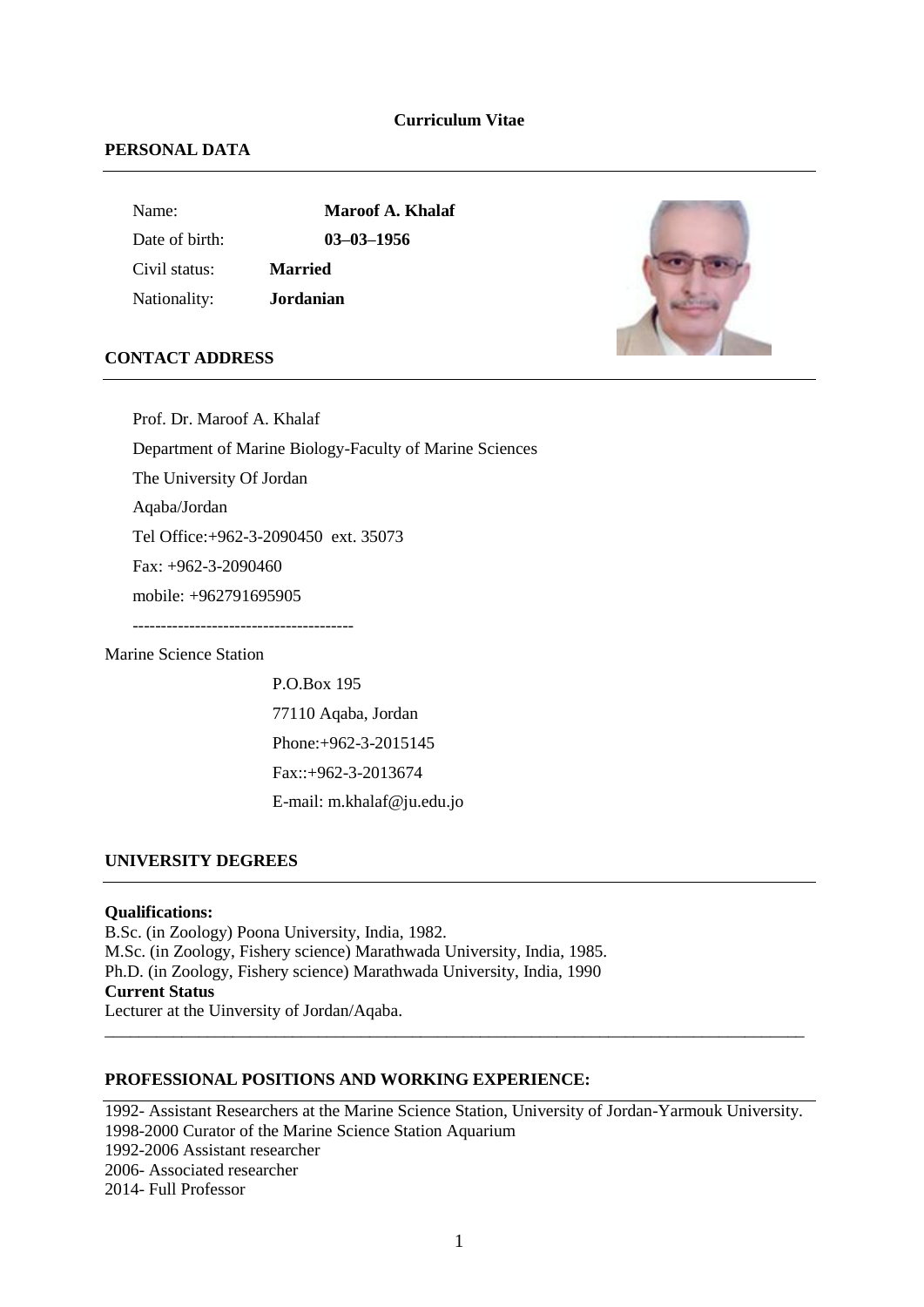- 2004 -2007 Director of the Marine Science Station, Aqaba-Jordan (University of Jordan and Yarmouk University) & Associated Researcher.
- 2008- Sabbatical leave in Al-albayt University
- 2009- 2012 Associated Professor at the Department of Marine Biology, Faculty of Marine Sciences, University of Jordan/Aqaba
- 2013-2015**-** Head of the Department of Marine Biology**,** Faculty of Marine Sciences, University of Jordan/Aqaba.
- 2016-2018 Dean of the Faculty of Marine Sciences, University of Jordan/Aqaba.
- 2018-2019 President Assistant of the University of Jordan/Aqaba
- 2020- Professor at University of Jordan/Aqaba branch

# **COURSES TAUGHT**

- General Biology 102 (English)
- General Biology lab 101 and 102 (English)
- Fish Biology (English)
- Vertebrate Anatomy
- Vertebrate Anatomy lab
- Zoology
- Zoology Lab
- Marine Biology (English)
- Marine Sciences
- Marine Living Resources (English)
- Marine Vertebrates (English)
- Principals of Environment (Arabic)
- Fish Biology and Ecology for master students (English)

# **ACACADEMIC AND ADMINISTRATIVE EXPERIENCE**

- University of Jordan/Aqaba Branch President Assistant 2018-2019
- Dean of the Faculty of Marine Sciences, The University of Jordan-Aqaba 2015-2019
- Head of marine biology department 2013-2016
- Director of the Marine Science Station August 2003-August 2008
- Participate in Marine Biology department meetings and activities
- Participate in all Council meeting of Marine Science College
- Participate in preparing the Undergraduate Marine Science Program
- Participate in preparing the master Marine Science Program

# **SUPERVISE THE FOLLOWING MASTER THESIS**

- Tawfiq, J.F. (2001) Studies on Taxonomy and Ecology of Some Fish Larvae From The Gulf of Aqaba
- Kanan, N.M. (1998) Studies on planktivorous fish ecology in coral reef of the Gulf of the Gulf of Aqaba. Master thesis, p. 119.
- Odat, N. (2001) Assessment of fisheries stocks in the Jordan Gulf of Aqaba with emphasis on scombridae. Master thesis, pp. 112.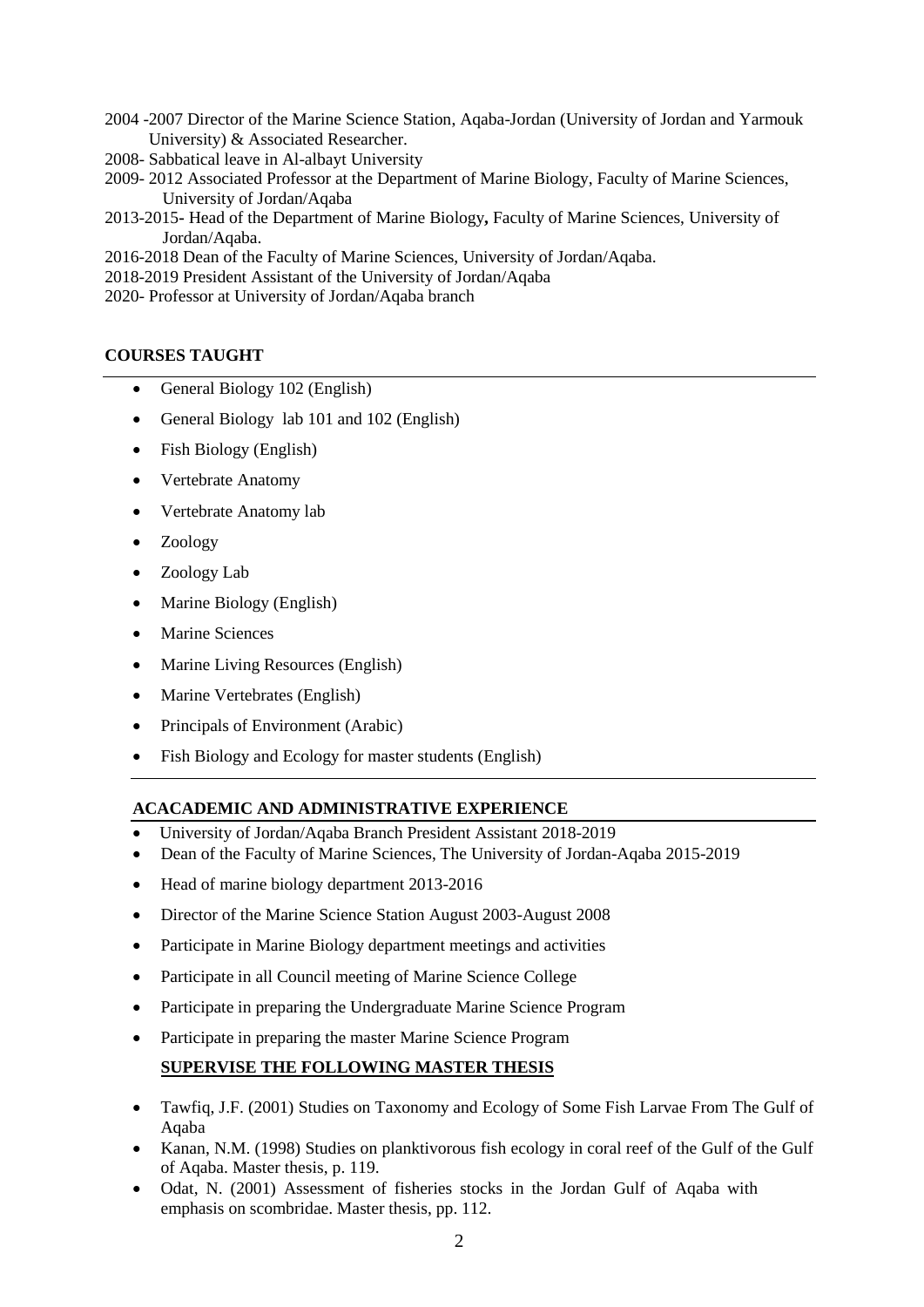- Motasem Al-Sayed (2008): Levels of trace metals in some Carnivorous fish of Gulf of Aqaba, Red Sea. Master thesis, Hashemite University, Zarka-Jordan.
- Ahmad, (2010) Studies of assemblages and recruitment of coral reef fish of Pomacentridae (Damselfishes) on both Natural and Artificial reefs in Jordan's Aqaba Gulf. Master thesis Al albayt University.
- Maen batayneh (2010): Levels of trace metals in some Herbivorous fish of Gulf of Aqaba, Red Sea. Master thesis, Hashemite University, Zarka-Jordan.
- Neveen Ahmad (2008): Identification of fish parasites in the intestine of stone fish from the Gulf of Aqaba, Red Sea. Master thesis, Hashemite University, Zarka-Jordan.
- Ali Al-Zgool (2008): Levels of Trace metals in food chain of some carnivores fishes (Family: [Carangidae\)](http://www.fishbase.com/Summary/FamilySummary.cfm?ID=314) collected from the Gulf of Aqaba, Red Sea. Master thesis, Hashemite University, Zarka-Jordan.
- Rawashdeh Omar (2013): levels of trace metals in Tuna fish from the Gulf of Aqaba, Red Sea. Master thesis, Yarmouk University, Irbid Jordan.
- Shorouq Salman ma'ayta (2015): Assesment of fish stocks for developing management plan of fisheries in Aqaba. the University of Jordan-Aqaba branch.
- Tasneem Shandaque (2015): biological studies of some deep sea fishes belonging to the family sparidae (seabreams) collected from the Jordanian coast of the Gulf of Aqaba. the university of Jordan-Aqaba branch.
- Rashad Gassaymah (2015): levels of heavy metals in mesopelagic fish species (P*olysteganus coeruleopunctatus, Argyrops spinifer* and *Argyrops filamentosus*) of the family sparidae from the northern gulf of Aqaba, red sea.
- Moafaq Al-kushman (2016): toxicity of heavy metals in two fish species *Iago omanensis* and *auxis thazard* collected from the northern Gulf of Aqaba, Red Rea.
- Nashat M. Dahiyat (2016): Levels of heavy metals (Hg, Pb, Cd) in three fish species of the family (Scombridae: Tuna) collected from the Jordanian coast of the Gulf of Aqaba, Red Sea.
- Mahamona mohammed Alnajdawi (2017): Community Structure of Gastropoda, their Distributional Patterns in Relation to Habitat and Depth in the Jordanian Coast of the Gulf of Aqaba.
- Thaqef Al Khasawneh (2017): Demersal dangerous marine organisms mapping as a tool for awareness and sustainable use for the public coastal users in Aqaba.
- Sarah Al-Majali (2018): Community structure and distributional pattern of mollusca in intertidal zone at various beaches along the Jordanian coast

# **COMMITTEE MEMBER FOR THE FOLLOWING MASTER STUDENTS:**

- Abdalla Abu-Awali (2016): Assessment of the effectiveness of Coastal Zone Management Process in The Aqaba Special Economic Zone – Jordan. The University of Jordan-Aqaba Branch.
- Haya Mahmoud Al-Tarawneh (2016): Histo-biochemical studies of the toxic effect of envenoms extracted from Stonefish (*Synanceia verrucosa*) belonging to family Scorpaenidae, collected from the Northern Gulf of Aqaba, Red Sea. The University of Jordan-Aqaba Branch.
- Neveen Ahmad (2008): Identification of fish parasites in the intestine of stone fish from the Gulf of Aqaba, Red Sea. Master thesis, Hashemite University, Zarka-Jordan.
- Ali Al-Zgool (2008): Levels of Trace metals in food chain of some carnivores fishes (Family: Carangidae) collected from the Gulf of Aqaba, Red Sea. Master thesis, Hashemite University, Zarka-Jordan.
- Maen batayneh (2010): Levels of trace metals in some Herbivorous fish of Gulf of Aqaba, Red Sea. Master thesis, Hashemite University, Zarka-Jordan.
- Mustafa Al-Shaby: Sea cucumber as possible bioindicator for trace metal pollution in the Gulf of Aqaba, Red Sea. Master thesis, Yarmouk University, Irbid Jordan.
- Rawashdeh Omar (2013): levels of trace metals in Tuna fish from the Gulf of Aqaba, Red Sea. Master thesis, Yarmouk University, Irbid Jordan.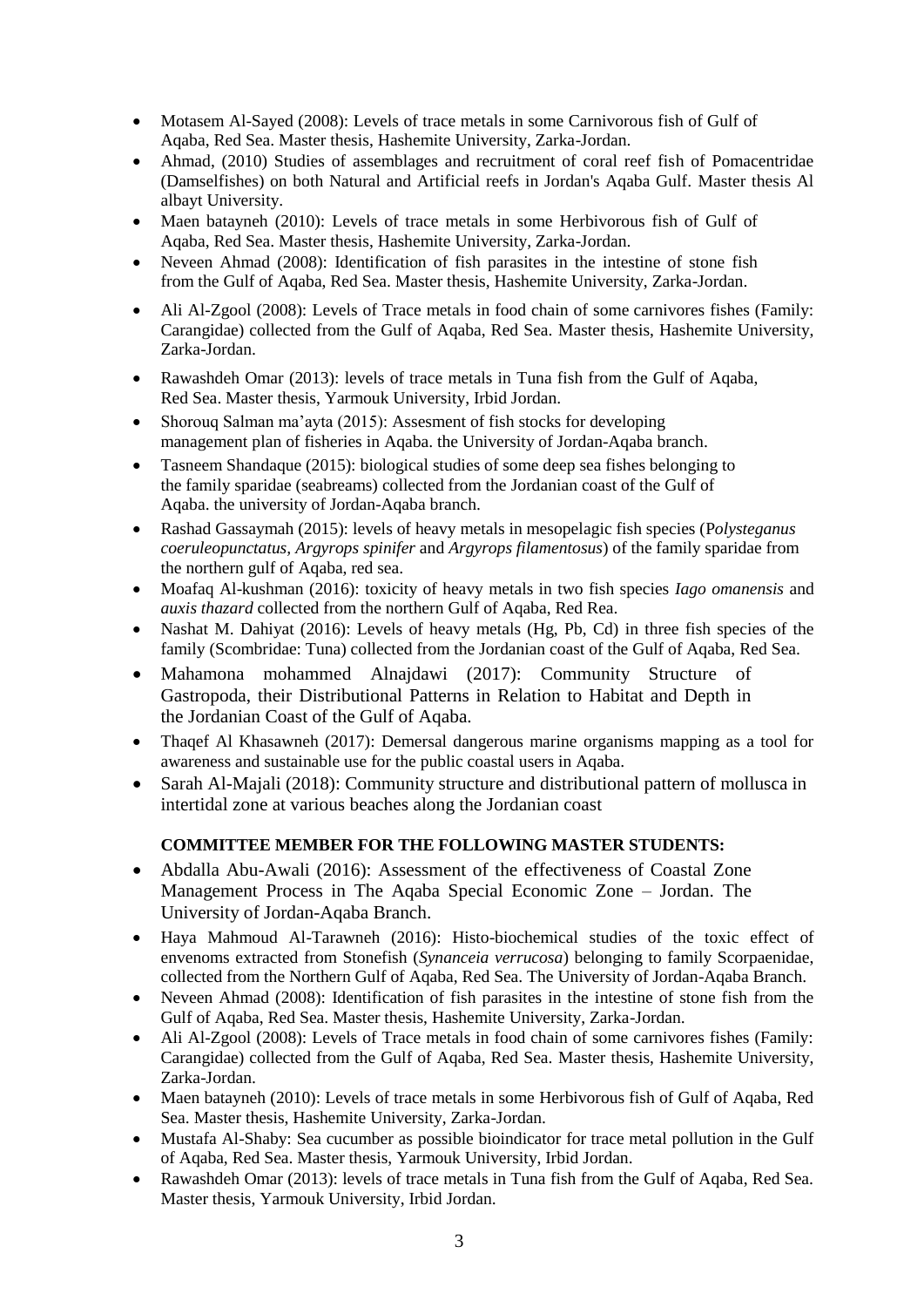Khatameen Ahmad (2008): Seasonal variations of gastropods species from the Intertidal zone along the Jordanian coast of the Gulf of Aqaba. Master thesis, Yarmouk University, Irbid Jordan.

### **CURRENT RESEARCH INTERESTS**

Research interests include topics in Fish Biology and Ecology, Fisheries and stock Assessment, Fish Taxonomy, Ornamental Fish, Marine Biodiversity and Monitoring Programmes. I conducted, participated and lead research, monitoring programmes, and surveys in the Jordanian part of the Gulf of Aqaba-Red Sea. I produced and published many scientific papers, produced many scientific and consultancy reports on ornamental fish trade, socioeconomic aspects for fishermen in Aqaba, fish stock assessment, and environmental pollution and environmental management. Current research interests are in the fields of:

The Establishment Of Baseline and Development of Management Plan For Fisheries in

Aqaba.

- Fish distribution and fish biology of deep sea fishes.
- Fish assemblages and fish monitoring of the coral reef.
- Seagrass benthic habitat.
- Biodiversity.
- Environment of the Gulf of Aqaba and the Red Sea
- Marine Biology.

# **FUNDED RESEARCH PROJECTS**

Financial supports for projects have been applied to different national and international institutions including:

# **Research Projects and Monitoring Programs:**

# **I. Projects:**

# **Principal investigator in the following Research Projects and studies:**

- A survey of fishes along the Jordanian coast: Their distribution and habitats (1994-1999). Supported by Deanship of Academic Research, The University of Jordan, Amman (7000 JD).
- Investigation on fish population and diversity in Al-Mamlah area within the proposed Marine Peace park. Started in 1997 and ended in 1999. Supported by National oceanic and Atmospheric Administration and funded by the USAID 20000 JD.
- Jordan country study on biological diversity. Prepared by the general Corporation for the Environment Protection (GCEP), with technical support from the United Nations Environment Progamme (UNEP) and funding from the Global Environment Facility (GEF).
- National Monitoring Program of the Jordanian Coast of the Gulf of Aqaba (2002-Now), budget 60.000 JD/year (Continuous Program).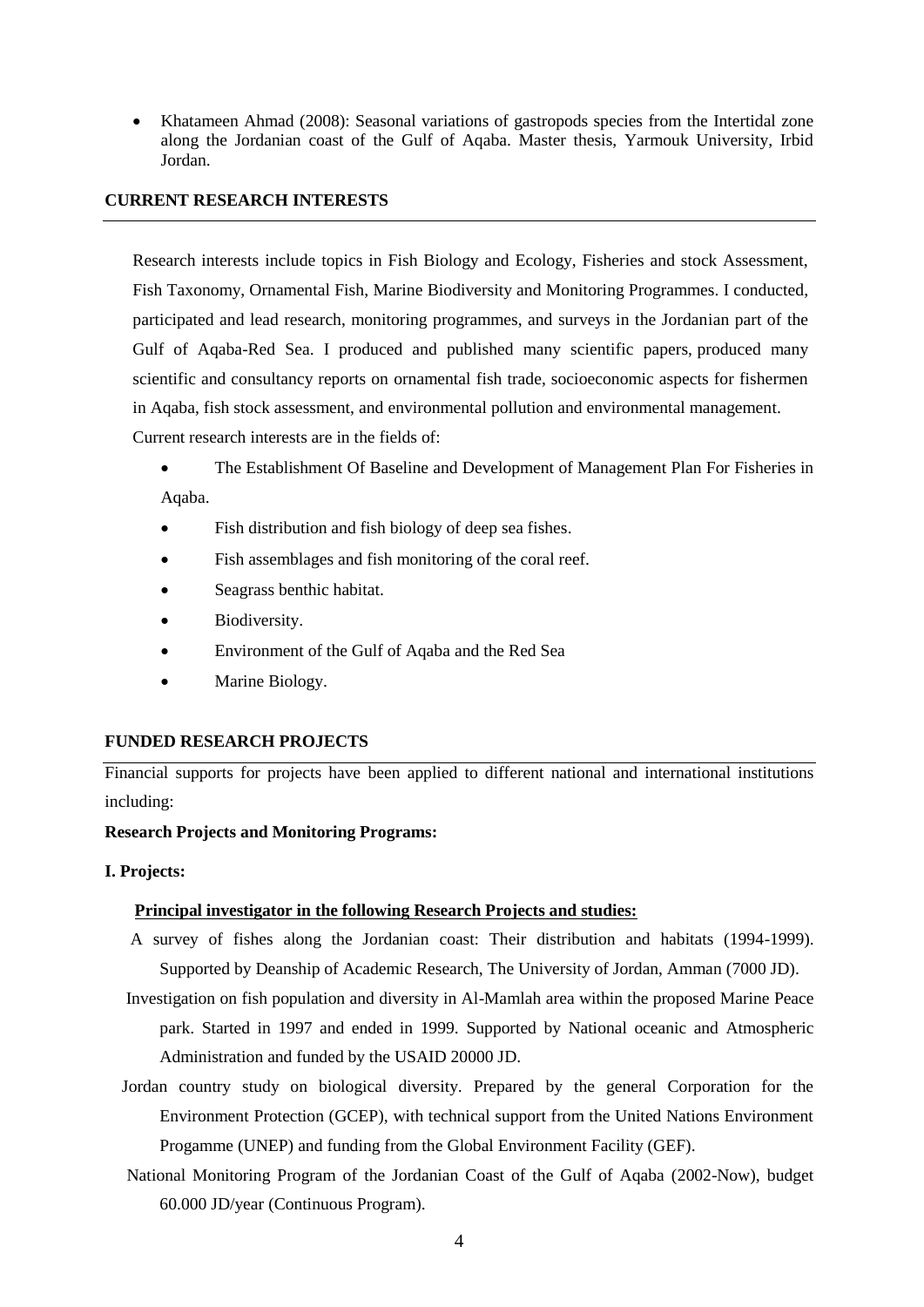- Monitoring programme on Fish and fish assemblages in coastal waters off the Industrial complex. Started in 1994 till now. (30,000 JD)
- (2003-2004) Stock assessment of commercial fishing along the Jordanian Gulf of Aqaba, with emphasis on biology of two species: *Pomadasys stridens* (Haemulidae) and *Lethrinus variegates* ( Lethrinidae). Supported by Deanship of Academic Research, The University of Jordan, Amman (7500 JD).
- Higher Council for Science and Technology, Jordan: Environmental assimilative capacity of coastal habitats and green and mariculture of high revenue low environmental burden spices on the Jordanian sector of the Gulf of Aqaba (2004-2006), budget 100.000 JD.

#### **II. Regional Research Projects:**

- (1999) Conservation and sustainable use of biodiversity of Socotra Archipelago. Marine Habitat, Biodiversity and Fisheries surveys and management. Supported and funded by GEF-UNDP. Year: 1999.
- (2003) Consultancy on Ornamental fish Trade in the Red Sea and Gulf of Aden. Presented to the Regional Organization for the Conservation of the Environment of the Red Sea and Gulf of Aden.
- (2015) The Establishment Of Baseline and Development of Management Plan For Fisheries in Aqaba**.**  Funded by Deanship of Academic Research, The University of Jordan, Amman (10, 000 JD)**.**

#### **III. International Projects:**

### *Principal investigator in following international research and monitoring programs:*

The "Red Sea Program" (1997-2000). An international research and monitoring program of the Red Sea Red Sea Program.

- USAID-MER "Red Sea Marine Peace Park" (RSMPP). Research, monitoring and management of the Northern Gulf of Aqaba (1999-2002).
- Fish monitoring programm supported by Global Environment Facility, World Bank and Jordan.
- USAID-MERC sponsored program: "Preserving the Endangered Marine Ecosystems in the Northern Gulf of Aqaba" (2003-2006).

USAID-MERC sponsored program: "Artificial reefs for environmental management in the Gulf of Aqaba" (2006-2009).

- Preserving the endangered marine ecosystem in the northern Gulf of Aqaba: Development of resource management oriented research and novel monitoring. **"fast-track"** project, supported by the US Agency for International (2004-2007).
- Project Number (NATO): SFP. 982161. Monitoring natural and Anthropogenic aerosol pollution and its impact on ecosystem in the Gulf of Aqaba.
- Developing Marine Aquarium and Establishing of Marine Museum at the Marine Science Station/Aqaba/Jordan. Funded by Global Environmental Facility (GEF), (2005-2008), budget 50.000 US\$.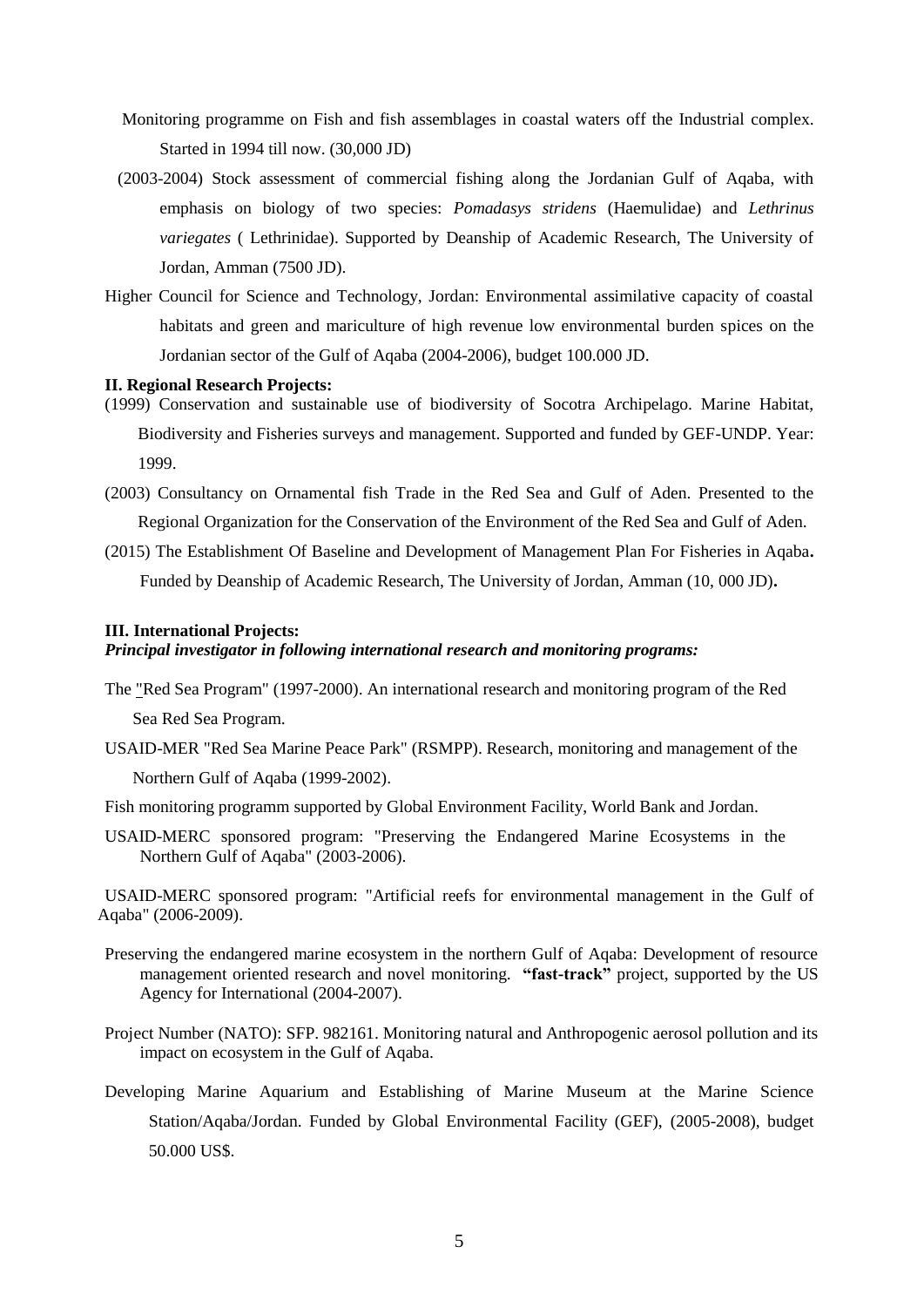- Establishment of a Middle Eastern Biodiversity Research, Training and Conservation Network. Funded by the DAAD-Germany (2006-2008), budget 300.000 Euro /year.
- Sea-Dead Sea water conveyance EIA study. Funded by World Bank
- 2009-2012. Production of Rabitfish *Siganus rivulatus* through low impact land based mariculture. MERC.

# **CONSULTANCIES**

- 2015. Review of legislation, strategies, policies and management plans for fisheries sectors in persga countries. Strategic Ecosystem Management of the Red Sea and Gulf of Aden Project. (PERSGA)
- 2015. The establishment of baseline and development of management plan for fisheries in Aqaba. UNDP.
- 2014. Contributor in the country report on the state of coastal environment (SOCER) in Gulf of Aqaba-Jordan within the UNDP funded project "Mainstreaming marine biodiversity conservation into coastal zone management in the Aqaba Special Zone Authority.
- Evironmental quality monitoring program for Ayla Oasis Development Co., June 2012-June 2013, **budget 125.000 JD**
- Monitoring Program for the Expansion of the Aqaba Container Port Terminal, prepared for BAM International LLC Abu Dhabi and Aqaba Container Terminal (ACT), September 2011- September 2013, **budget 50.000 JD**
- Red Sea Dead Sea Water Conveyance Study Program, Additional Studies, Red Sea Study, Best Available Data Report, prepared for the World Bank, March 2009-September 2011, **budget 210.000 US Dollar**.
- Assessment of benthic habitat for the new phosphate port relocation site, Phosphate Mining Company, March 2010, **budget 12.000 JD**
- Coastal water characteristics at the Jordanian northernmost part of the Gulf of Aqaba, Red Sea. Case study of the Wahat Ayla investment site, prepared for Wahat Ayla for Development Company, October 2003, budget 10.000 JD.
- Identifying the long-term Environmental Impacts of the Proposed Red Sea-Dead Sea Conduit (RDC), Prepared for Royal Scientific Society, November 2005, budget 12.000 JD.
- Coral mapping in the Aqaba special economic zone, south and middle ports area. Prepared for Aqaba Developing Corporation (ADC), June 2007, budget 100.000 JD.
- Conservation and sustainable use of biodiversity of Socotra Archipelago. Marine Habitat, Biodiversity and Fisheries surveys and management. Supported and funded by GEF-UNDP. Year: 1999.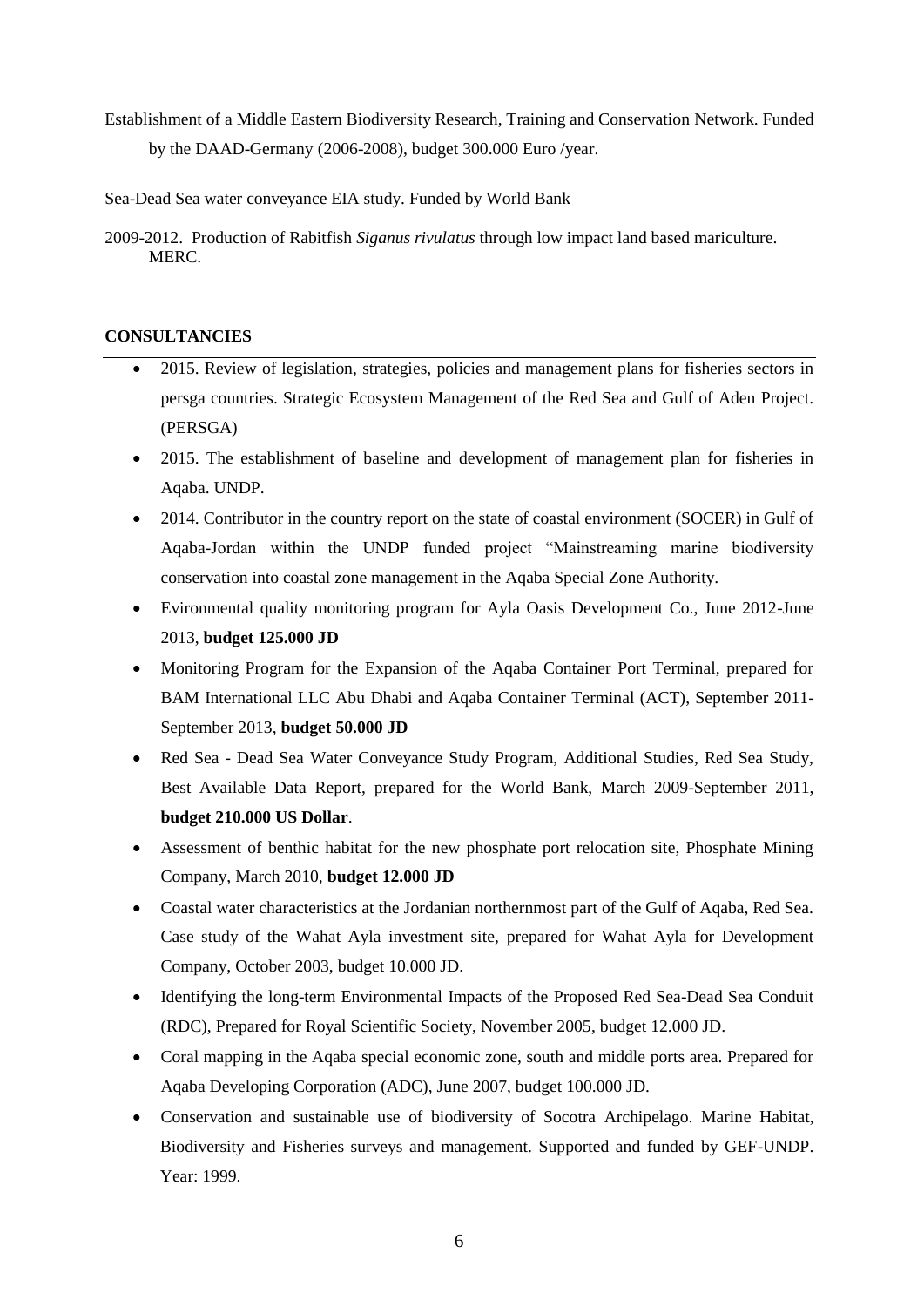- Consultancy on Ornamental fish Trade in the Red Sea and Gulf of Aden. Presented to the Regional Organization for the Conservation of the Environment of the Red Sea and Gulf of Aden. Year: 2002.
- The Of Baseline and Development of Management Plan For Fisheries in Aqaba. Funded by UNDP, 40,000 JD. Year 2014-2015.
- National consultant, Review of legislation, stratigies, policies and management plan for fisheries sectors in PERSGA countries, The Hashemite Kingdom of Jordan, 2015

## **PUPLICATIONS**

### **2020**

Khalaf, MA; Al-Horani, FA; Manasrah, RS and Arabiat, ZH ( 2020). Development of fish communities in artificial lagoons in the Gulf of Aqaba, Red Sea. Fresenius Environmental Bulletin Vol 29. 4488-4496...

## **2019**

Mohammad Wahsha, Haya Al-Tarawneh, Maroof Khalaf, Tariq Al-Najjar, Walid Al-Zyoud (2019) Histological and functional renal alterations caused by *synanceia verrucosa*  venom in mice. Fresenius Environmental Bulletin. 28 – No. 7/2019 pages 5294-5300.

# **2018**

- Al-Najjar, T; Dahiyat, N; **Khalaf**, M; Sharari, N; Wahsha, M. 2018. Levels of Pb and Cd in three species of Tuna (*Katsuwonus pelamis, Auxis thazard* and *Euthynnus affinis*) collected from the Jordanian coast of the Gulf of Aqaba, Red Sea. Fresenius Environment Bulletin, Volume 27 – No. 6/2018, pp 4277-4284.
- **Khalaf**, M; Ma'ayta, S; Wahsha, M; Manasrah, R; Al-Najjar, T. 2018. Community structure of the deep sea fishes in the northern Gulf of Aqaba, Red Sea (Osteichthyes and Chondrichthyes). Zoology in the Middle East. ISSN: 0939-7140 (Print) 2326-2680 (Online) Journal homepage: http://www.tandfonline.com/loi/tzme20.

### **2017**

- Megdadi, JM, **Khalaf, MA,** Al-Horani, FA, and Manasrah, RS. 2016. Community structure of coral reef fishes in relation to habitat and depth in the northern Gulf of Aqaba, Red Sea. Fresenius Environmental Bulletin. Volume 26 – No. 2a/2017, pages 1824-1834.
- Wahsha, MA, Al-Najjar, TH, Al-Tarawneh, H, **Khalaf, MA** and Saad, A. 2017. Biochemical and histopathological observations of lung injury after stonefish (*Synanceia verrucosa*) envenomation in balb/c mice. Fresenius Environmental Bulletin. Volume 26 – No. 12/2017 pages 7204-7208
- Khalil, AM, Wahsha MA, Abu Khadra, KM, **Khalaf, MA**, and Al-Najjar, TH. 2017. Biochemical and histopathological effects of the stonefish (*Synanceia verrucosa*) venom in rats. Toxicon **142 (2018) 45e51.**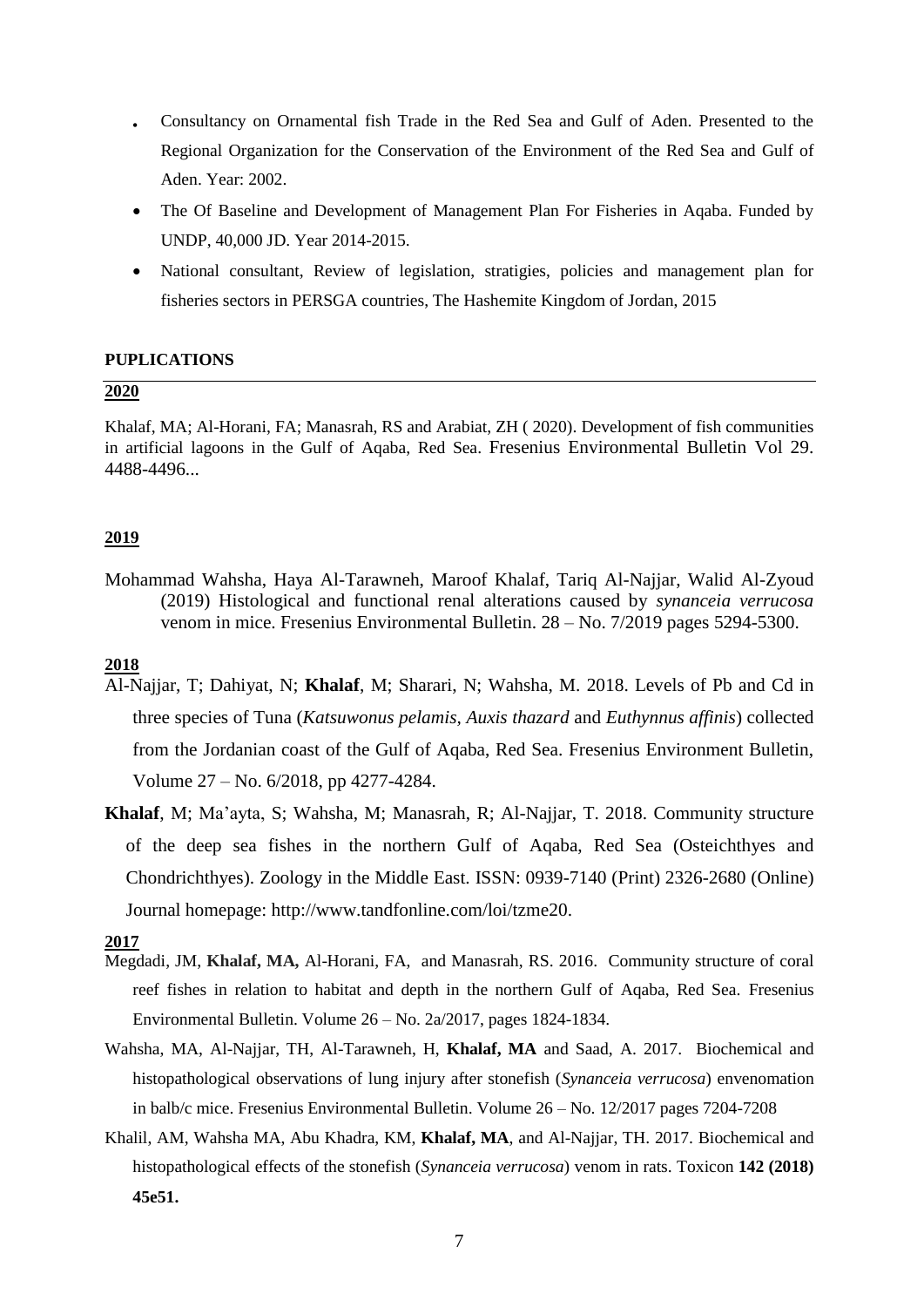Al-Najjar, T; Al Khushman, M; **Khalaf**, M; Wahsha, M; Abu Khadra, K. 2017. Heavy metals in two fish species Iago omanean sis and Auxis thazaLevels from the Gulf of Aqaba, Red Sea. Fresenius Environment Bulletin, Volume 26 No. 12A/2017 pages 7806-7814.

### **2016**

- AL-Najjar, T., **Khalaf, MA**, Mohamad Wahsha, Khalid Abu Khadra, Rashad Ahmad Gassaymah (2016) Levels of Heavy Metals in Mesopelagic Fish Species (*Polysteganus coeruleopunctatus, Argyrops spinifer* and *Argyrops filamentosus*) of the family Sparidae from the Northern Gulf of Aqaba, Red Sea. Fresenius Environment Bulletin, 25(12), 5253-5260.
- Al-Najjar, T; Al-Momani, R; **Khalaf, MA;** Wahsha, M; Sbaihat, M; ; Abu Khadra, K and Magames, H (2016) Levels of Heavy Metals in Fishes (*Cheilinus trilobatus)* from the Gulf of Aqaba, Jordan, Natural Science, 2016, 8, 256-263. [http://www.scirp.org/journal/ns,](http://www.scirp.org/journal/ns) http://dx.doi.org/10.4236/ns.2016.86030j.

#### **2015**

Al-Najjar, T., Khalid Abu Khadra, Omar Yousef, Rawashdeh, **Maroof khalaf**, Mohammad Wahsha (2015). Levels of Trace Metals in (*Euthynnus affinis*) Fish from the Gulf of Aqaba, Jordan. Fresenius Environment Bulletin, 24 – No 9a. 2995-3000.

#### **2014**

**Khalaf, M.A** and Abdallah, M. (2014) Spatial distribution of fifty ornamental fish species on coral reefs in the Red Sea and Gulf of Aden. Zoo Keys. 367: 33-64.

#### **2013**

- Al-Horani, F.A and **Khalaf, M.A.** (2013) Developing Artificial Reefs for the mitigation of Man-Made Coral Reef Damages in the Gulf of Aqaba-Red Sea: coral recruitments after 3.5 years of development. Marine Biology Research Vol. 9/8: 749-757.
- **Khalaf, M.A.,** Alawi, M., Al-Zgool, A. and Al-Najjar, T. (2013) Levels of Trace Metals in the Bigeye hound Deep Sea Shark *Iago omanensis* from the Gulf of Aqaba, Red Sea. Fresenius Environment Bulletin. Vol 22 (12): 3534-3540.
- **Khalaf, M. A**., Al-Rousan, S., & Al-Horani, F. A. (2012). Fish assemblages in seagrass habitat along the Jordanian coast of the Gulf of Aqaba. Natural Science, 4(8), 517-525.

### **2012**

- **Khalaf, M.A**; Al-Najjar, T; Alawi, M and Disi, A.A (2012) Levels of trace metals in three fish species *Decapterus macrellus*, *Decapterus macrosoms* and *Decapterus russelli* of the family carangidae from the Gulf of Aqaba, Red Sea, Jordan. *Natural Science* 4/6: 362-367.
- **Khalaf, M.A**; Al-Rousan, S and Al-Horani, F.A. (2012) Fish assemblages in seagrass habitat along the Jordanian coast of the Gulf of Aqaba. *Natural Science.* 4/8:517-527.
- **Khalaf, M.A**, Al-Rousan, Suad A. Al-Horani. Accepted .2012. Fish assemblages in seagrass habitat along the Jordanian coast of the Gulf of Aqaba. *Natural Science.* 4/8.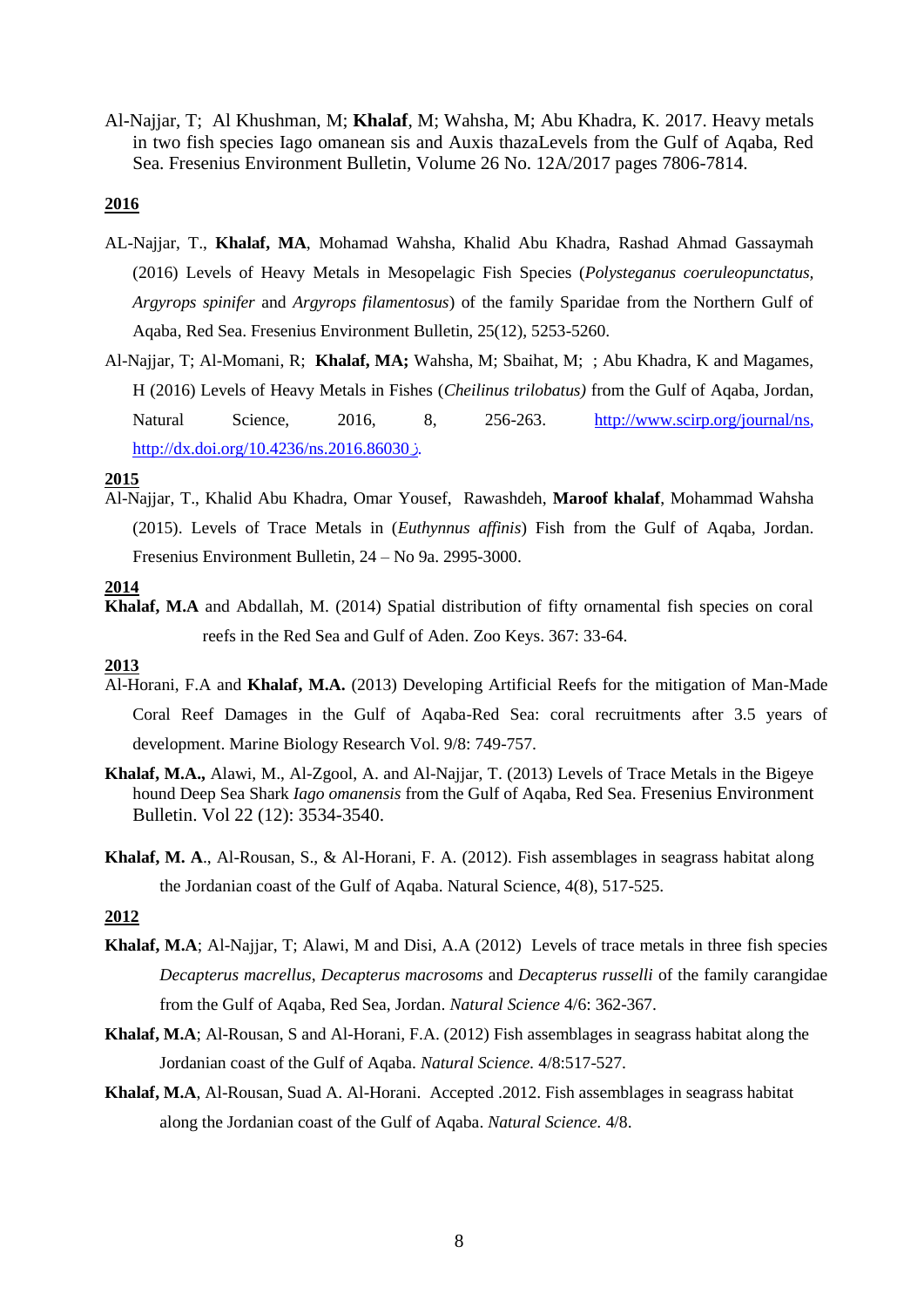Huebner LK; Dailey B; Titus BM; **Khalaf M**; Chadwick NE (2012) Host preference and habitat segregation among Red Sea anemonefish: Effects of seaanemone traits and fish life stage. Marine Ecology Progress Series, 464: 1-15.

### **2011**

Al-Rousan, S; Al-Horani, F; Eid, E; and **Khalaf, M**. 2011. Assessment of seagrass communities along the Jordanian coast of the Gulf of Aqaba, Red Sea, *Marine Biology Research,* 7: 93\_99.

## **2009**

- Krupp, F; Zanjonz, U and **Khalaf, M.** 2009. A new species of the deepwater cardinalfish genus Epigonus (Perciformes: Epigonidae) from the Gulf of Aqaba, Red Sea. *Aqua* 15:4-15.
- Krupp, F; M. Al-Jumaily, M. Braiche; **M. Khalaf**, M.Malek and Streit, B. 2009. The Middle Eastern Biodiversity Network generating and sharing knowledge for ecosystem management and conservation. *ZooKeys* 31:3-15.

# **2008**

**Khalaf, M.A** and F. Krupp. 2008. A new species of *Symphysanodon* (Perciformes: Symphysanodontidae) from the Gulf of Aqaba, Red Sea. *Aqua* 4:2-14.

#### **2007**

**Khalaf, M.A**, and Zajonz, U (2007). Fourteen additional fish species recorded from below 150 m depth in the Gulf of Aqaba, including *Liopropoma lunulatum* (Pisces: Serranidae), new record from the Red Sea. *Fauna of Arabia* 23:421-433.

# **2006**

- **Khalaf, M.A**, Al-Horani, F.A, Manasrah, R, Al-Rousan, SA. (2006). Community structure of the family Pomacentridae along the Jordanian coast, Gulf of Aqaba, Red Sea. *Zoology in the Middle East* 37: 47-62.
- Zl-Zibdeh, M, **Khalaf, M**, Odat, N (2006). The fishery status in Jordan`s Gulf of Aqaba, Red Sea. *Dirasat, Pure Science* 33/1:127-142.
- Al-Horani, F. A., Al-Rousan, S. A., Al-Zibdeh, M., **Khalaf, M. A.** (2006). The status of coral reefs on the Jordanian coast of the Gulf of Aqaba, Red Sea. *Zoology in the Middle East* 38: 99-110.
- Manasrah, R. S., Al-Horani, F. A., Rasheed, M. Y., Al-Rousan, S. A., **Khalaf, M. A.** (2006) Patterns of summer vertical and horizontal currents in coastal waters of the northern Gulf of Aqaba**,** Red Sea. *Estuarine, Coastal and Shelf Science* 69: 567-579.

Zajonz, U., Khalaf, M., 2002. Inshore fishes of the Socotra Archipelago: diversity and community structure. In: Apel, M., Hariri, K., Krupp, F. (Eds.), Conservation and Sustainable Use of Biodiversity of Socotra Archipelago. Marine Habitat, Biodiversity and Fisheries Surveys and Management. Final Report of Phase III., pp. 237–296.

Zajonz, U., Krupp, F., Khalaf, M., 2006. Fish biogeography of Socotra. In: Cheung, C., DeVantier, L. (Eds.), Socotra: A Natural History of the Islands and Their People. Odyssey Books & Guides, Hong Kong, p. 182.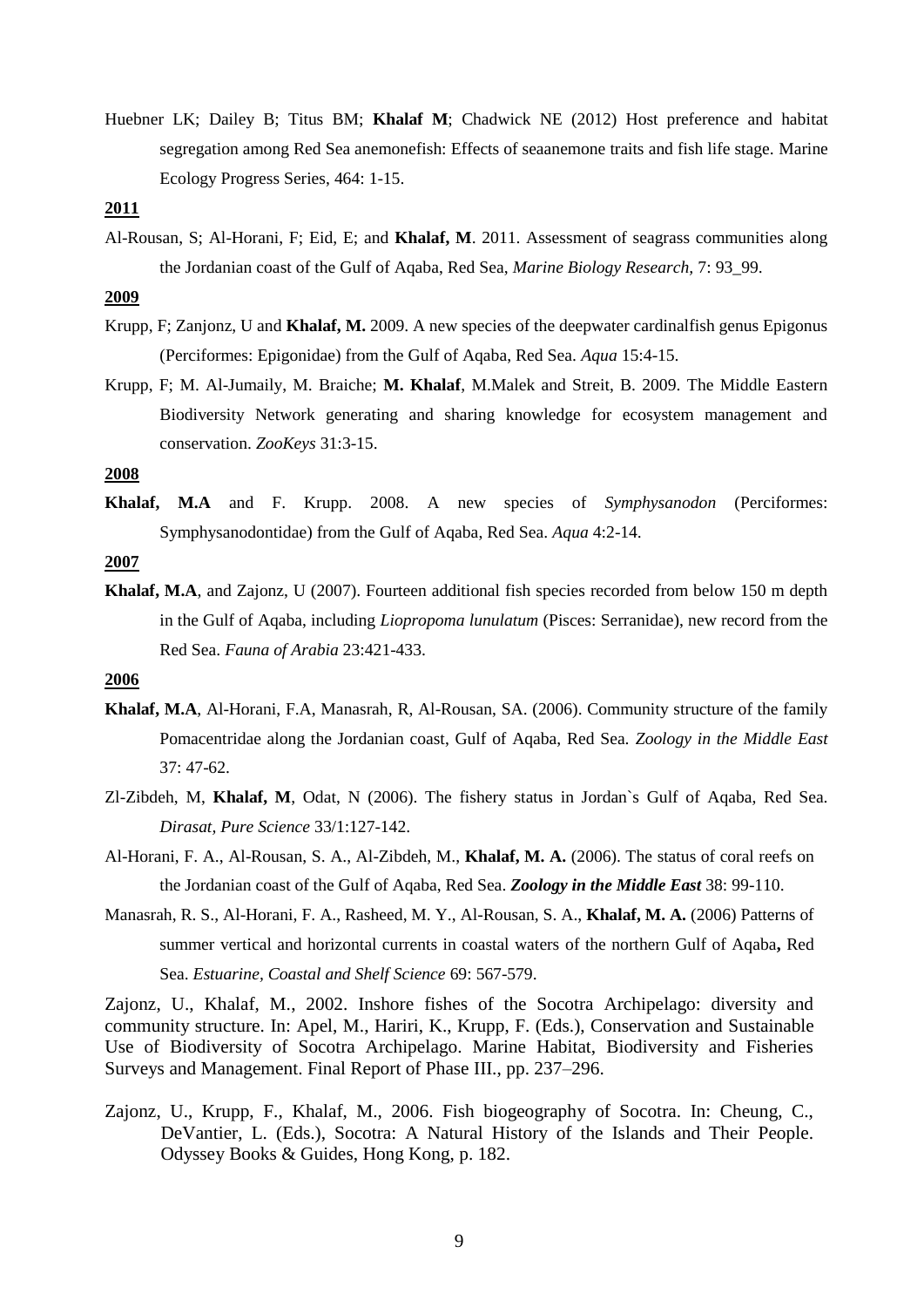**2005**

- **Khalaf, M.A.** (2005). Five additional records of fishes from the Gulf of Aqaba, including *Mola mola*  (Forsskäl, 1775), new for the Red Sea, *Zoology in the Middle East,* 34:45-42.
- Al-Zibdah,M, **Khalaf MA.**, N. Kanaan & S. Mer (2005). Fish inventory, Growth, Reproduction and feeding habit of the holocentrid fish, *Sargocentron diadema* (Lacepéde, 1802) from the Gulf of Aqaba, *Abhath Al\_Yarmouk,* 14/1:93-109 *.*
- **Khalaf, MA & M. Crosby** (2005). Overview, Middle East regional Science Symposium and workshop: Butterflyfish (Family Chaetodontidae) research and monitoring. *Aquatic conservation*, S4-S11.
- **Khalaf M.A. &** M. Abdalla (2005). Community structure of butterflyfish in the Red Sea and Gulf of Aden. *Aquatic conservation*, S77-S89.
- **Khalaf M.A** and M. Crosby (2005) Assemblage structure of butterflyfish and their use as indicators of Gulf of Aqaba benthic habitat in Jordan*. Aquatic conservation*, S27-SS43.
- Al-Rousan, S; Rasheed, **M; Khalaf**, M.A & M. Badran (2005). Bottom habitat and biological characteristics of the Jordanian northern Gulf of Aqaba. *Chemistry & Ecology* 21/4:227-239*.*
- El-Labadi, S.; Ismael, N.M, and **Khalaf, M.A** (2005). Intestinal digenetic trematodes of Lethrinus fish species from the Gulf of Aqaba, Red Sea. *J.J.Appl.Sci*., 17/1:71-76.
- El-Labadi, S.; Ismael, N.M, and **Khalaf, M.A** (2005) Intestinal digenetic trematodes of some fishes from the Gulf Of Aqaba. *Pakistan Journal of Zoology*. 37/3:
- **Khalaf, M.A**, Al-Horani, F.A, Manasrah, R, Al-Rousan, SA. (2005). Community structure of the family Labridae along the Jordanian coast, Gulf of Aqaba, Red Sea. *Lebanese Science Journal,* 6/2.

### **2004**

- Zibdeh M, **Khalaf M.A.**, S. Mir, and N. Kannan. 2004. Reproductive biology, growth, diet composition and feeding rhythm in the planktivory cardinalfish *Apogon aureus (Lacepede, 1802)* from Gulf of Aqaba-Jordan. *Abhath Al-Yarmouk* 13/1:112-125.
- **Khalaf, M.A** (2004). Fish fauna along the Jordanian Coast Gulf of Aqaba. *Journal of Faculty of Marine Science* 15:*23-50.*

## **2003**

- Randall J.E and **M.A. Khalaf.** 2003. Redescription of the labrid fish *Oxycheilinus orientalis* ( Günther), a senior synonym of *O. rhodochrous* (Günther), and the first record from the Red Sea. *Zoolological Studies* 42 (1):135-139.
- Kochzius M, R. Soller, **M.A. Khalaf**, D. Blohm. 2003. Molecular phylogeny and biogeography of lionfishes (Scorpaenidae, Pteroinae) based on mitochondrial DNA sequences. *Mol Phyl Evol* 28:396-403.
- **Khalaf, M.A** and F. Krupp. 2003. Two new records of fishes from the Red Sea. *Zoology in the Middle East* 30: 55-59.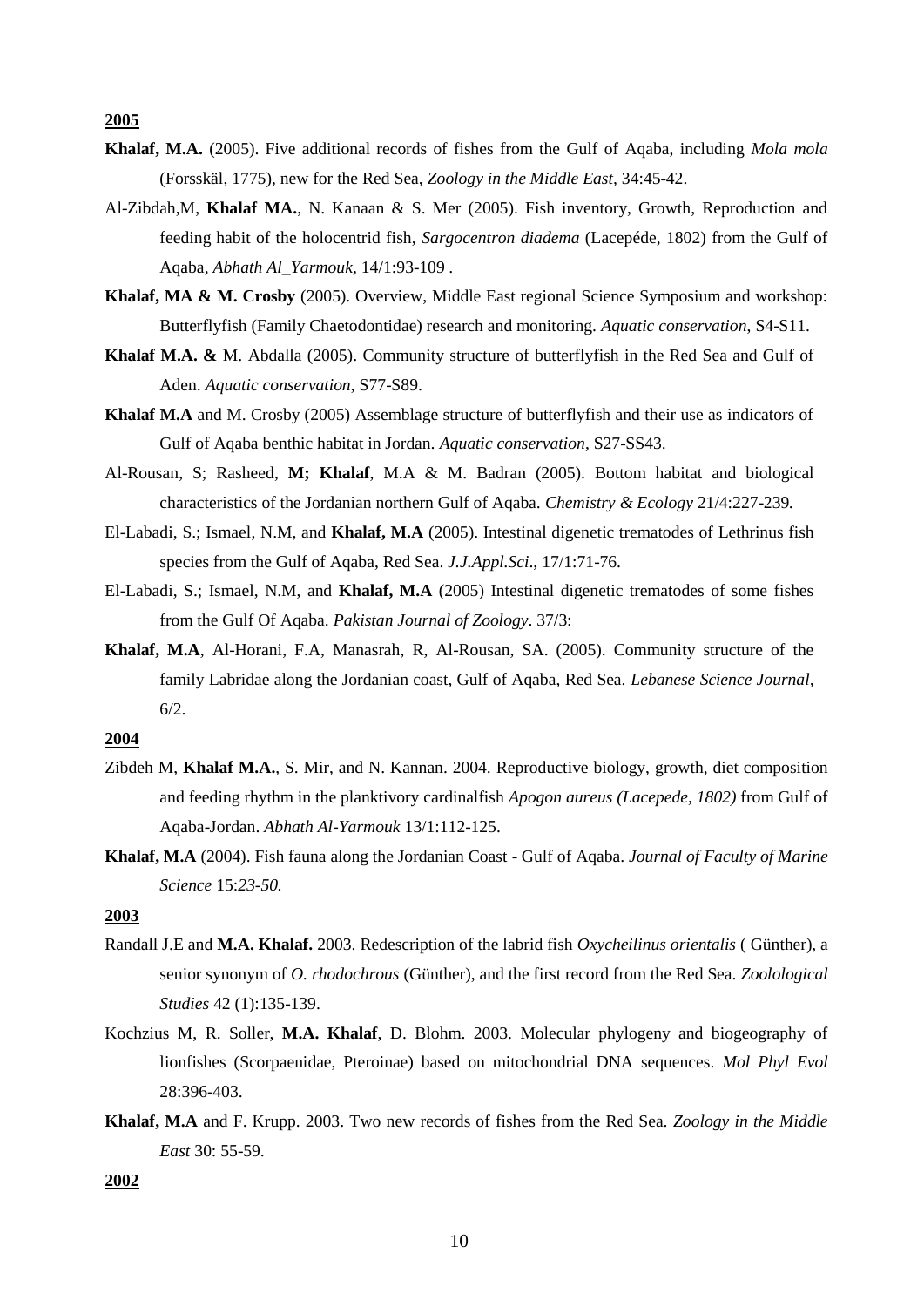- **Khalaf M.A** and M. Kochzius. 2002. Community structure and biogeography of shore fishes in the Gulf of Aqaba, Red Sea. *Helgol Mar Res* 55:252-284.
- **Khalaf M.A**, and M. Kochzius. 2002. Changes in Trophic community structure of the shore fishes at an industrial site in the Gulf of Aqaba, Red Sea. *Mar Ecol Prog Ser* 239:287-299.
- Zajonz, U., Khalaf, M., 2002. Inshore fishes of the Socotra Archipelago: diversity and community structure. In: Apel, M., Hariri, K., Krupp, F. (Eds.), Conservation and Sustainable Use of Biodiversity of Socotra Archipelago. Marine Habitat, Biodiversity and Fisheries Surveys and Management. Final Report of Phase III., pp. 237–296.
- **2000**
- Zajonz, U., Khalaf,M., Krupp, F., 2000. Coastal fish assemblages of the Socotra Archipelago. In: Apel, M., Hariri, K. (Eds.), Conservation and Sustainable Use of Biodiversity of Socotra Archipelago. Marine Habitat, Biodiversity and Fisheries Surveys and Management. Progress Report of Phase III, pp. 127–170.

### **1997**

**Khalaf MA**, and Disi AM (1997) Fishes of the Gulf of Aqaba. Marine Science Station, Aqaba, Publication no. 8.

## **1996**

**Khalaf M.A**, A. M. Disi and F. Krupp. 1996. Four new records of fishes from the Red Sea. *Fauna of Saudi Arabia.* 15: 402-406.

### **INTERNATIONAL CONFERENCES**

- Khalaf M.A and M.Disi. (1997). Fishes of Agaba Gulf. The  $8<sup>th</sup>$  Arabic Conference of Biological Sciences & The  $4<sup>th</sup>$  Jordanian conference of biological Sciences. Amman.
- Khalaf,M., El-zibdeh, M., Kanaan Nemeh and Saida Mir*.* Food and Feeding Rhythm of six planktivorus fishes from the Gulf of Aqaba-Jordan*( in preparation). Presentation to: international conference of coral reef ecosystem, to be held between Nov. 23-27 2000 in Bali, Indonesia.*
- El-Zibdeh,M., M. Khalaf, Kanaan Nemeh and Saida Mir. Aspects of growth and reproductive Biology of Six Planktivorurus Fishes from the Gulf of aqaba-Jordan.*. Absract submitted to: international conference of coral reef ecosystem, to be held between Nov. 23-27 2000 in Bali, Indonesia.*
- Khalaf, M.A.2002. Migrant, exotic and endemic fish species of the Jordanian Gulf of Aqaba. Lebanon.
- Khalaf, M.A&A. Abdalla. 2005. Status of the ornamental fish trade in the Red Sea and Gulf of Aden. The  $7<sup>th</sup>$  Indo-Pacific fish conference. Taipei, Taiwan.
- Bio Vision Alexandria 2010. New Life Science: Future Prospects 11-15/4/2010, Alexandria.

Red Sea Biodiversity, Jeddah, April 2011

Local, National and Regional Biodiversity Assessment Project Arabian Peninsula Regional Technical Workshop 12-14/11/2013, Abu-Dabi, UAE.

### **TRAINING COURSES**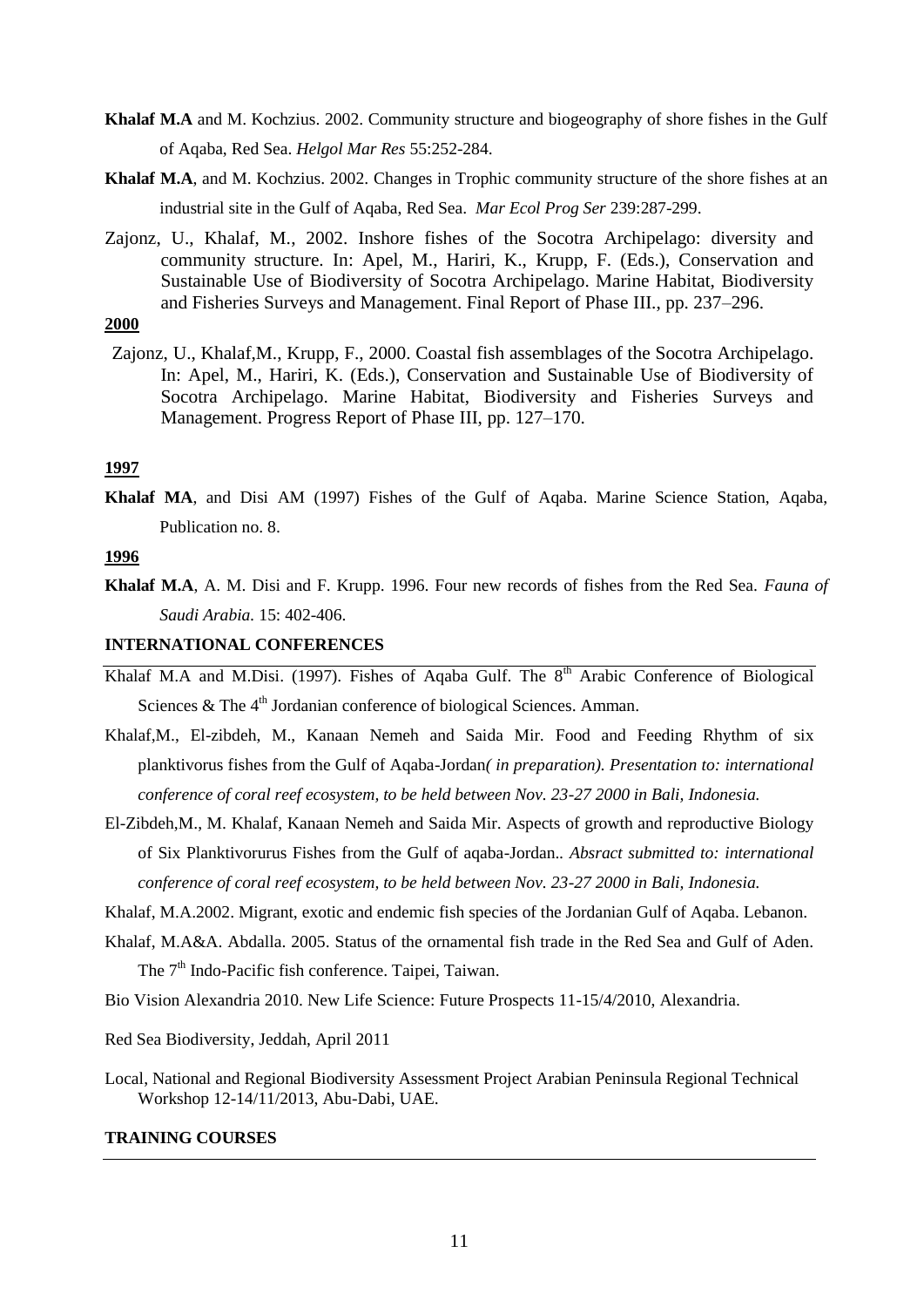- Co-Chair: Establishment off Middle Eastern Biodiversity Research, Training and Conservation Network. Training Workshop on Collection Management and Natural History Museum Curatorship. Frankfurt and Wilhelmshaven , Germany, 3-17 September 2006.
- Co-Chair: Biodiversity Course: Establishment of a Middle Eastern Biodiversity Research, Training and Conservation Network", Organized by the Marine Science Station and Senckenberg Research Centre and Museum, 10-21 June 2007, Amman-Aqaba, Jordan.
- Co-Chair: Red Sea Program (RSP). Identification course on marine organisms. June 11-22<sup>nd</sup>. Course coordinators: Maroof A. Khalaf & Salim Al-Moghrabi

# **WORKSHOPS**

- Co-Chair: Middle Eastern Regional Science Symposium and Workshop: Butterflyfish (family: Chaetodontidae) Research and Monitoring, Aqaba, Jordan, June 19-20, 2002.
- Regional Workshop on Marine Biodiversity, Muscat, Oman, November 2011.
- The 2<sup>nd</sup> Regional meeting on the status of Elasmobranchs in the Red Sea and Gulf of Aden, PERSGA, Jeddah, Saudi Arabia 23-24 April 2012.
- "Review of fishery legislations, policies and management", 10-12 November 2015 at PERSGA.
- Regional Training Workshop on "IUCN Red List Assessment in the Red Sea & Gulf of Aden" (4‐7th December, 2017) Jeddah, Saudi Arabia.
- PERSGA Saudi Marine Ornamentals workshop 8th-10th August 2016
- **Nagoya bylaw validation workshop on the 1st of November at the Geneva Hotel. Jordan 2018.**
- Red Sea Research workshop: The Future of Red Sea Biodiversity, October 23rd-25th 2018
- "Implementation of Access and Benefit Sharing (ABS) of genetic resource in Jordan, a practical approach" workshop. 2019 Dead Sea Jordan.
- Aquaculture workshop Nicosia/Cyprus 2019

# **LIST OF BOOKS, SCIENTIFIC REPORTS AND MANUALS**

- Red Sea Dead Sea Water Conveyance Study Program, Additional Studies, Red Sea Study, Best Available Data Report, submitted to the World Bank, July 2010.
- Assessment of benthic habitat for the new phosphate port relocation site, Phosphate Mining Company, March 2010.
- Environmental Appraisal of the Jordanian Coast of the Gulf of Aqaba, Red Sea. Jordan's National Monitoring Program. Annual reports 2002-2013.
- Environmental quality of the coastal water, bottom sediments, nekton and benthos in front of the Industrial Complex, prepared for Jordan's Phosphate Mines Company, Aqaba-Jordan. Annual reports 2002-2013.
- **Khalaf, M.A**, Mohammed Abdalla, A, Edwards, A, Hills, J and Le Tissier, M (2007). Current status of ornamental fish trade in the Red Sea and Gulf of Aden with Guidelines for self-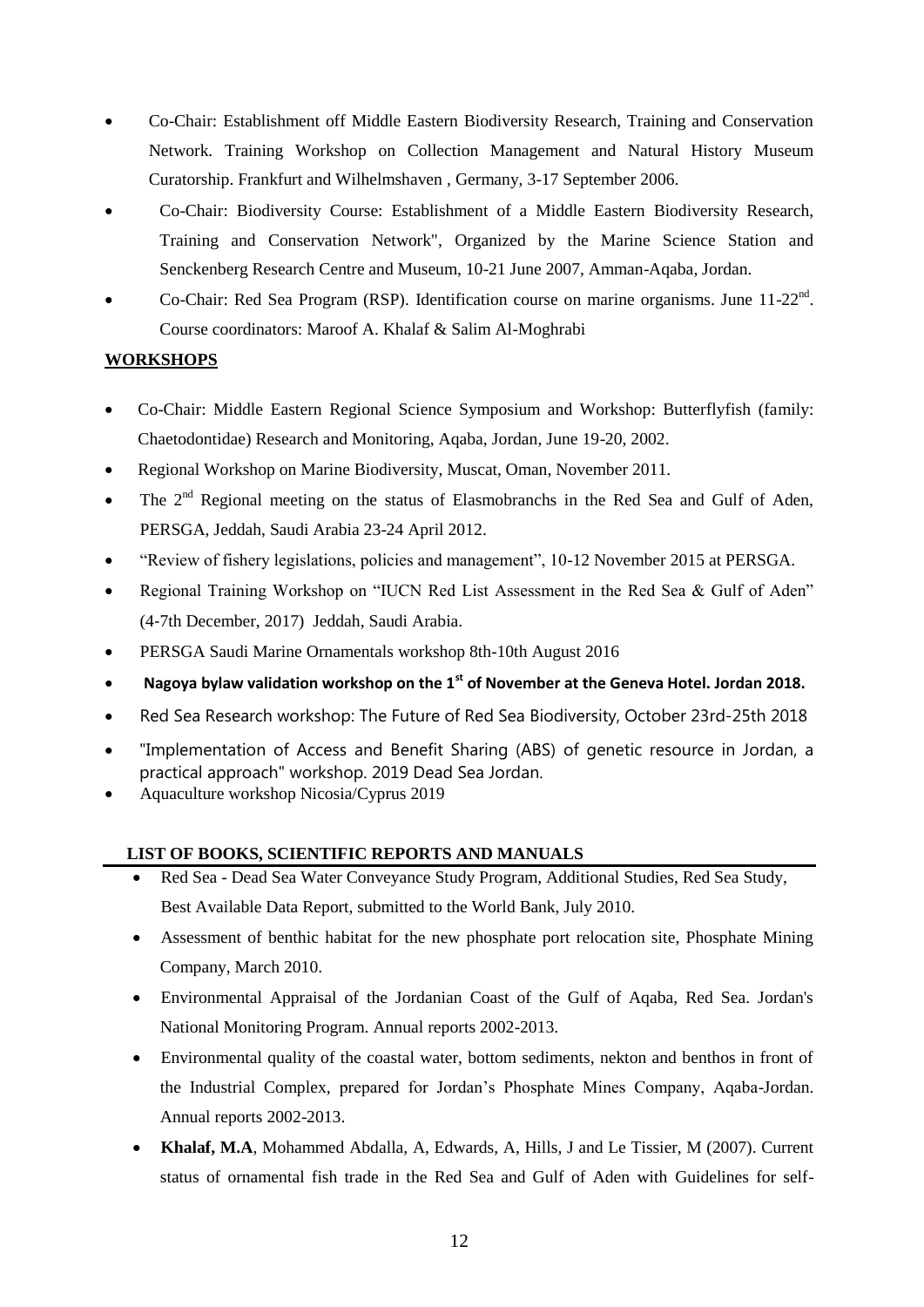finance monitoring, control and surveillance programme and proposal for quotas, PERSGA Technical series No. 14:1-108.

- Coral mapping in the Aqaba special economic zone, south ports area. Prepared for Aqaba Developing Corporation (ADC), June 2007.
- Coral mapping in the Aqaba special economic zone, middle ports area. Prepared for Aqaba Developing Corporation (ADC), June 2007.
- Al-Mughrabi, S and **M. Khalaf.** 1995. Review of Marine Biodiversity in Jordan.pp.131.
- Identifying the long-term Environmental Impacts of the Proposed Red Sea-Dead Sea Conduit (RDC), Prepared for Royal Scientific Society, November 2005.
- Environmental assimilative capacity of coastal habitats and green mariculture of high revenue low environmental burden species on the Jordanian sector of the Gulf of Aqaba Project, 2004- 2007.
- Assessment of benthic community structure (fish, coral, seagrass and sediment) at the site of Tala-Bay (Al-Mamlah), Aqaba, Jordan. Prepared for Zara for Development Company, September 2004.
- Zibdeh M, **M.A. Khalaf**, T. AL-Najjar.2003. Cultural and Socio-economic structure of the fishermen community and fishing industry in the Jordan`s Gulf of Aqaba, Red Sea. UNESCO office-Amman.
- Coastal water characteristics at the Jordanian northernmost part of the Gulf of Aqaba, Red Sea. Case study of the Wahat Ayla investment site, prepared for Wahat Ayla for Development Company, October 2003.
- **Khalaf M.A.,** M. Crosby and E.S. Reese.2002. A manual for utilizing butterflyfish as indicators of changing conditions in coral reefs of middle east. Supported by NOAA, MSS and ASEZA.
- Zajonz, U; **M Khalaf** and F Saeed (2000). The inshore fish communities of the Socotra Archipelago: A baseline for monitoring and conservation. Report.
- **Khalaf, M. A** (2000). Fishery Statistical reports of Jordan. Submitted to PERSGA office, Jeddah. (Report).
- **Khalaf, M** and A. Abu Hilal. 1999. Fish and fish assemblages in coastal waters of Al-Mamlah bay within the proposed Reds Sea Marine Peace Park-Aqaba-Jordan. Report.
- Environmental quality of the coastal water, bottom sediments, nekton and benthos in front of the Industrial Complex, prepared for Jordan's Phosphate Mines Company, Aqaba-Jordan. Annual reports 2002, 2003 till now.
- Environmental quality of the coastal water, bottom sediments, nekton and benthos in front of the industrial complex, prepared for the Jordan's Phosphate Mines Company, Aqaba-Jordan.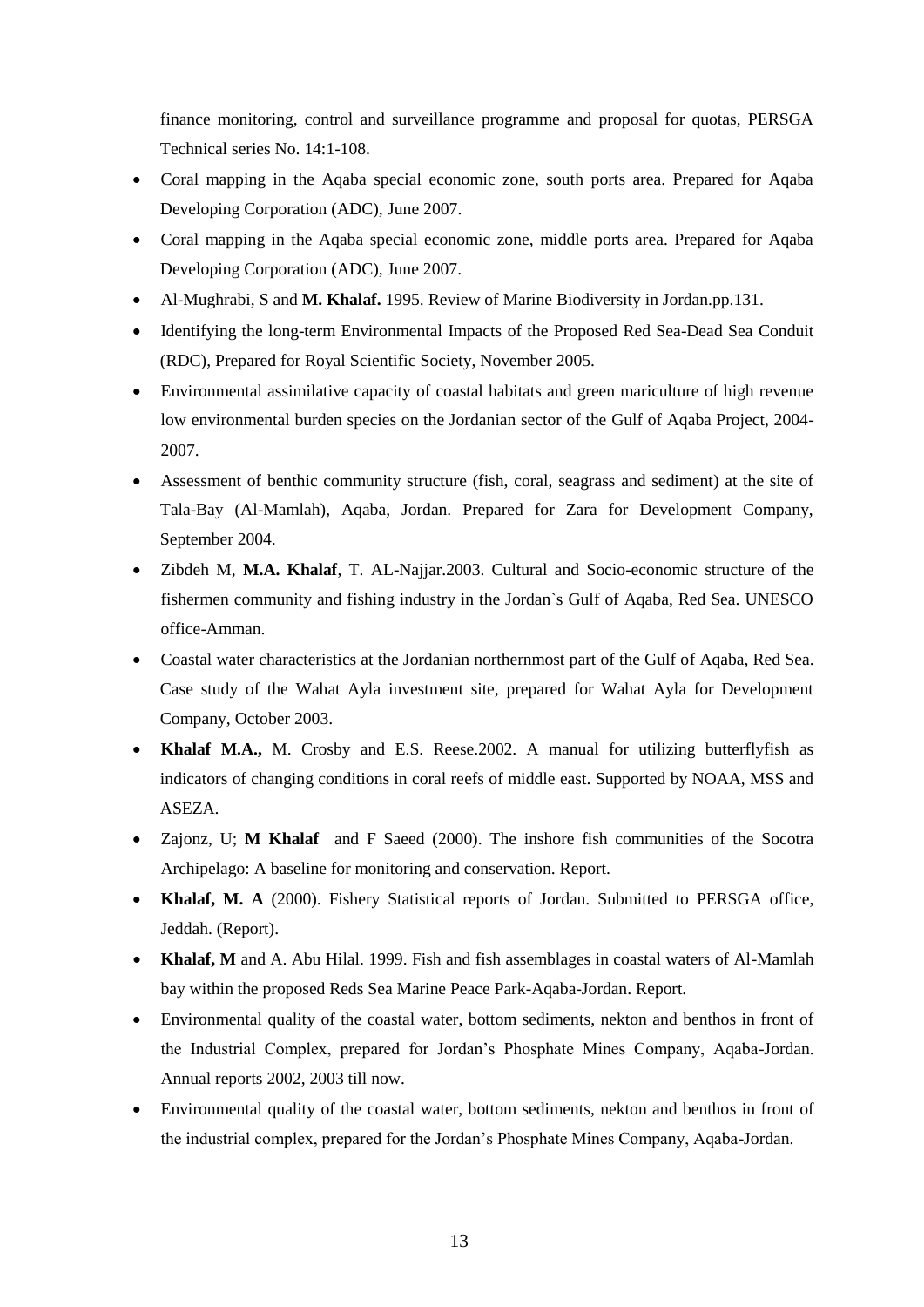- Identifying the long-term Environmental Impacts of the Proposed Red Sea-Dead Sea Conduit (RDC); Environmental Impact Assessment for physical and marine biological components. Prepared for Royal Scientific Society, Amman-Jordan.
- Ayla Lagoon Tourism Development; Master Plan Environmental Impact Assessment. Assessment of existing marine environment. Prepared for ECO Consult Company-Wahat Ayla for Development Company. Aqaba-Jordan.
- UNDP (2015). The Establishment Of Baseline and Development of Management Plan For Fisheries in Aqaba.

# **OTHER ACTIVITIES**

- **Conference Activities** 
	- o Co-Chair of the Organizing Committee for the "First International Congress Documenting, Analyzing and Managing Biodiversity in The Middle East" 20-23- October 2008, Aqaba-Jordan.
	- o Co-Chair of the Organizing Committee for the Biodiversity Course: Establishment of a Middle Eastern Biodiversity Research, Training and Conservation Network" 10-21 June 2007, Amman-Aqaba, Jordan.
	- o Co-chair of the Organizing Several local Workshop.

# **Journal and Refereeing Activities:**

Review several manuscripts for the following international journals:

- o Aquatic conservation
- o British Journal of Applied Science & Technology
- o Jordan Journal of Agricultural Sciences (JJAS)
- o Jordan Journal of Biological Sciences (JJBS)
- o Zoology in the Middle East

# **PROFESSIONAL SKILLS**

- Identification and classification of marine fishes.
- Visual techniques in fish assemblages and benthic community studies.
- Heavy metal analysis in fish

# **MISCELLANEOUS**

- language: Arabic, English and German.
- Computer skills in Microsoft Windows and Office with all applications and versions, and some statistical programs.

# **QUALIFIED DIVER**

\_\_\_\_\_\_\_\_\_\_\_\_\_\_\_\_\_\_\_\_\_\_\_\_\_\_\_\_\_\_\_\_\_\_\_\_\_\_\_\_\_\_\_\_\_\_\_\_\_\_\_\_\_\_\_\_\_\_\_\_\_\_\_\_\_\_\_\_\_\_\_\_\_\_